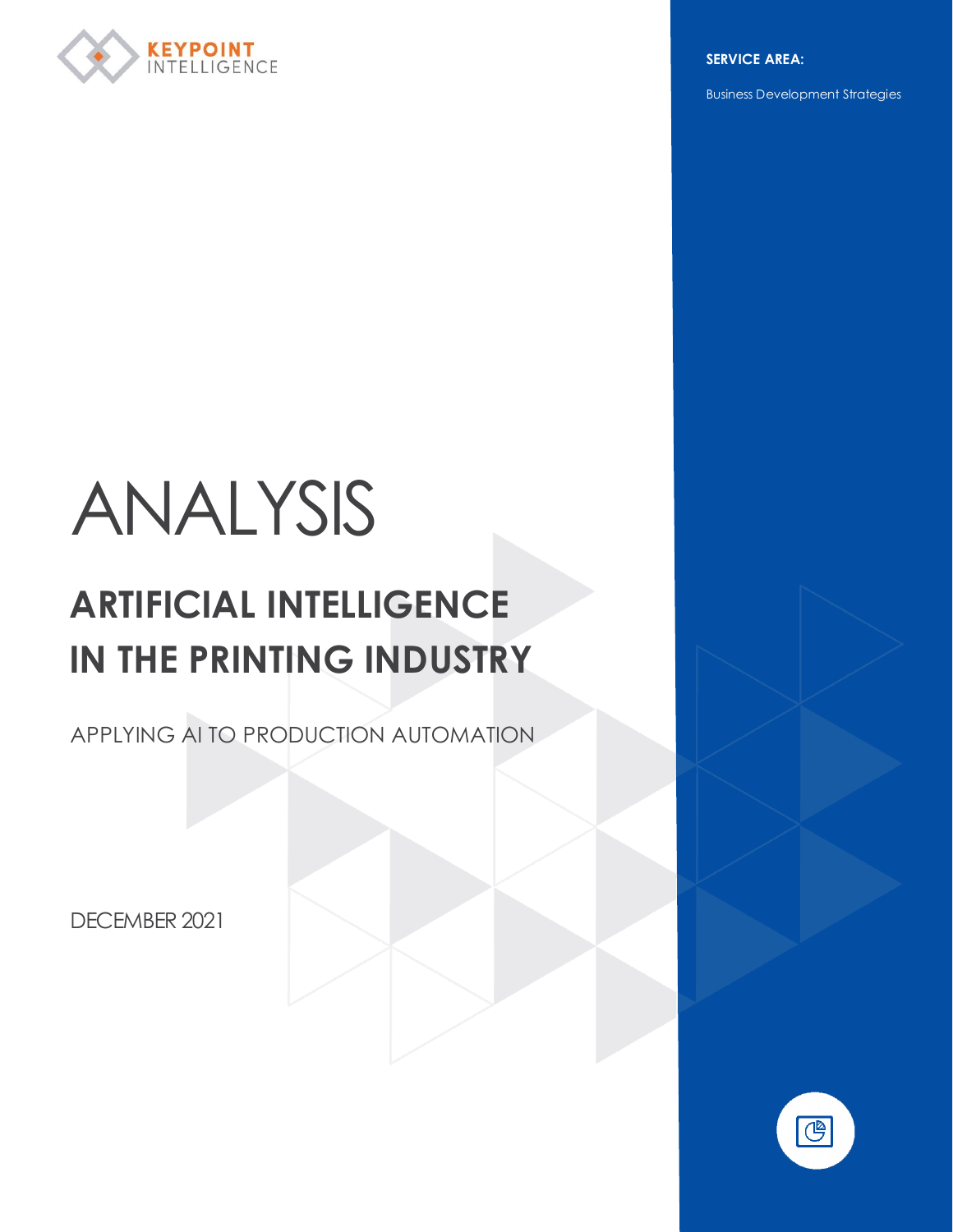Artificial Intelligence in the Printing Industry

# **Table of Contents**

| Introduction            |
|-------------------------|
| Artificial Intelligend  |
| Current Al Applice      |
| Tilia Labs              |
| Topaz Labs              |
| Ricoh Pro Scanı         |
| Potential Al Applic     |
| Workflow Autor          |
| <b>Error Correction</b> |
| Job Onboardin           |
| Productivity An         |
| Preventative M          |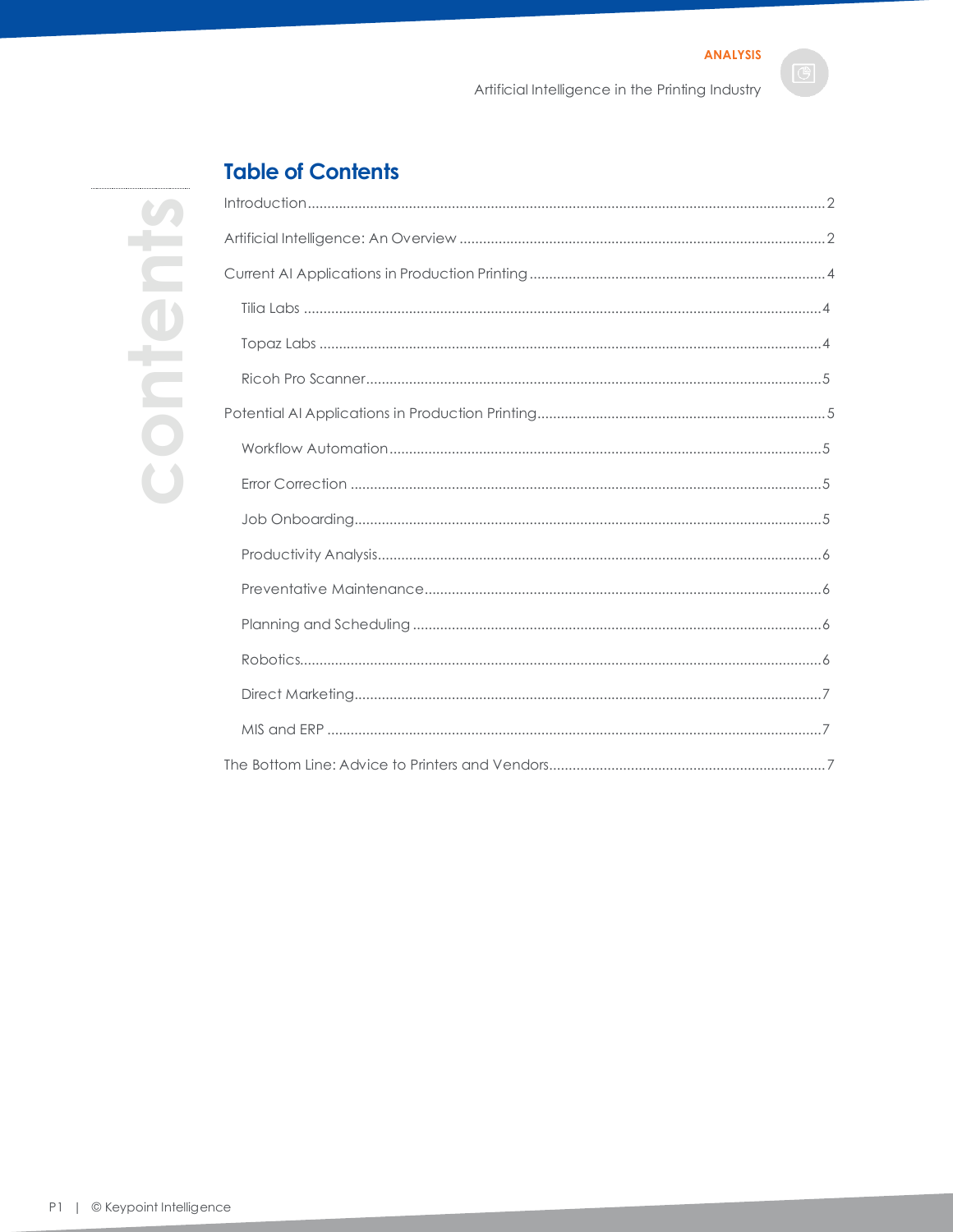# <span id="page-2-0"></span>**Introduction**

Artificial Intelligence (AI) is perhaps one of the greatest buzzwords of all time. This high-tech term is bantered about endlessly in the media, and you can't help but imagine cyborgs and self-driving cars when you hear it. Even so, AI isn't science fiction and it's much more than a buzzword—it is currently available technology that is poised to transform our world, including printing, in the coming decade. Despite its popularity, the term "Artificial Intelligence" is often misused. This document explores what AI is (and isn't), provides examples of where it is being used in the print industry today, highlights potential application areas, and offers suggestions for software vendors that are considering it.

### <span id="page-2-1"></span>**Artificial Intelligence: An Overview**

The concept of AI has been around for a long time, and not just in science fiction movies. In fact, AI was first discussed in an academic setting during The Dartmouth Summer Research Project in 1956. Of course, we didn't have the computational power, storage capacity, or interconnectivity necessary to realize its potential back then. By the 1980s, however, our computers were powerful enough to support early forms of AI called expert systems. Then, in 1997, IBM's Deep Blue chess-playing AI beat Grandmaster chess champion Gary Kasparov at his own game. This involved a supercomputer in 1997, but that is no longer required given how our computational infrastructure has advanced over the past quarter-century. Cloud servers now have the power and capacity to apply this technology to a wide range of areas, including weather prediction, virus analysis, or asking questions of your phone's voice assistant.

All this being said, what is AI, and how does it differ from traditional programming? Most AI definitions are less than helpful:

- According to Oxford Languages, AI is "the theory and development of computer systems able to perform tasks that normally require human intelligence, such as visual perception, speech recognition, decision-making, and translation between languages."
- According to Merriam Webster, AI is "an area of computer science that deals with giving machines the ability to seem like they have human intelligence."

Isn't there a fundamental rule not to use part of a phrase (in this case, intelligence) when defining that phrase (Artificial Intelligence)? So the question then becomes, what is intelligence? Merriam Webster defines Intelligence as "the ability to learn or understand or to deal with new or trying situations, or the ability to apply knowledge to manipulate one's environment or to think abstractly as measured by objective criteria (such as tests)."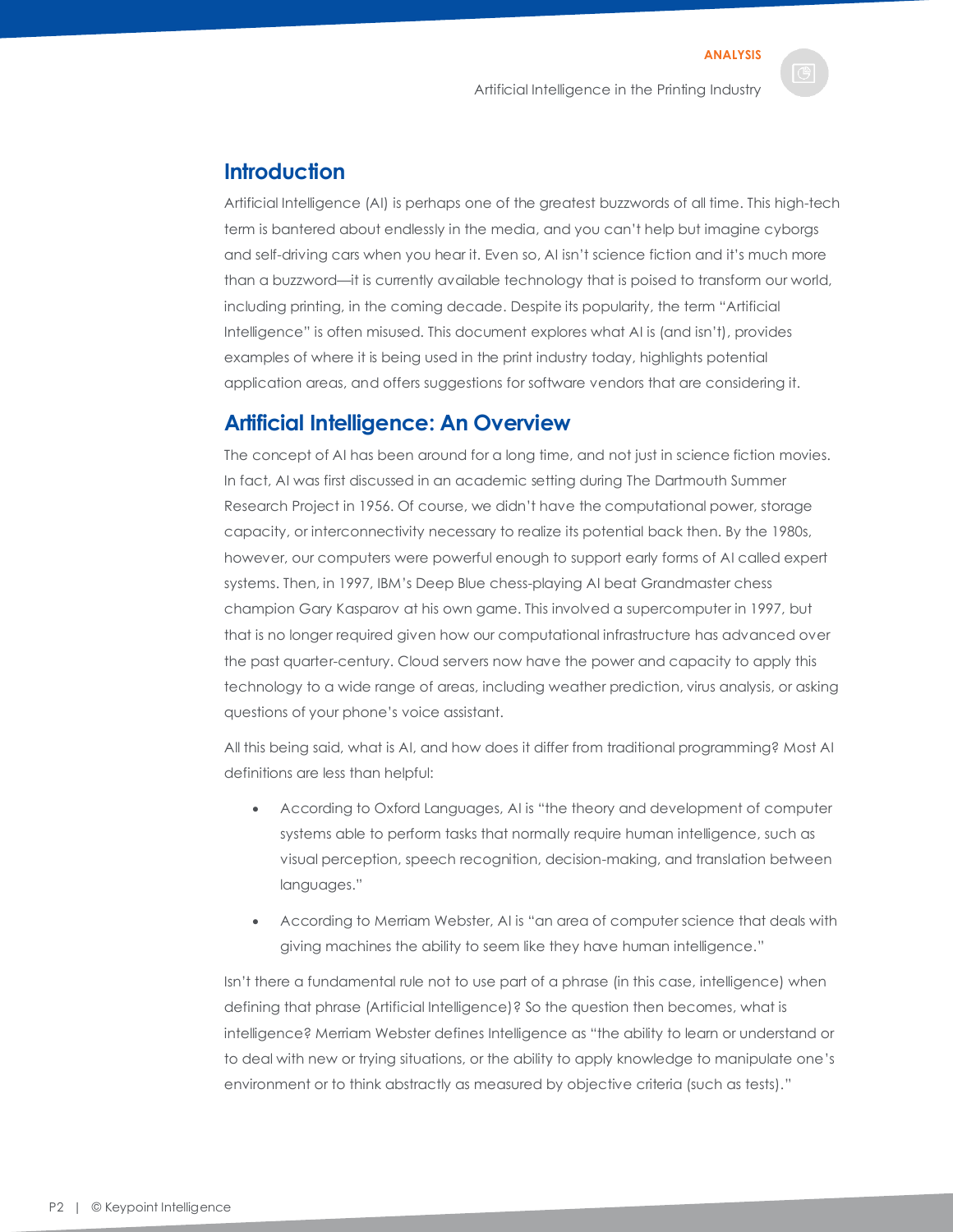By combining the offerings above, I was able to produce what I think is a much more useful definition of the AI term:

> **Artificial Intelligence is the theory and development of computer systems to learn, understand, and deal with new situations.**

> > *— Greg Cholmondeley, Keypoint Intelligence*

This simple definition highlights the difference between AI systems and traditional software programs: AI can deal with new situations whereas traditional software only handles the cases it is programmed to perform. Consider automating a prepress workflow using traditional techniques:

- 1. You could link together strings of prepress functions into unique workflows. Prepress operators would drop jobs into hot folders for each. This automates prepress, but requires separate workflows for each situation and operator involvement to select the proper workflow.
- 2. You could write software to inspect job tickets and document files and use if/then/else decision trees to process jobs. This reduces operator decision-making but would become quite complex if forced to handle every situation. Also, these programs dump anything that is not recognized into manual handling folders.
- 3. Advanced systems like Xerox FreeFlow use rules-based programming with reusable subroutines and modules to dramatically reduce the amount of coding. Still, this requires specific coding of every possibility based on the jobs and characteristics of each unique installation.

By comparison, an AI solution would begin with a core set of capabilities that grows as it learns the types of jobs and how you handle them in your shop. You teach the software to handle work rather than program it. This is like hiring a knowledgeable prepress operator and training them to work in your shop.

Some of the notable differences between traditional programming and AI programming are:

• Traditional programming only does what it is told to do. AI excels at pattern recognition and learns by correction. Thus, rules-based programming is limited but precise, while AI can handle much broader capabilities but can (and will) make mistakes in new situations. AI learns from its mistakes, just like people do.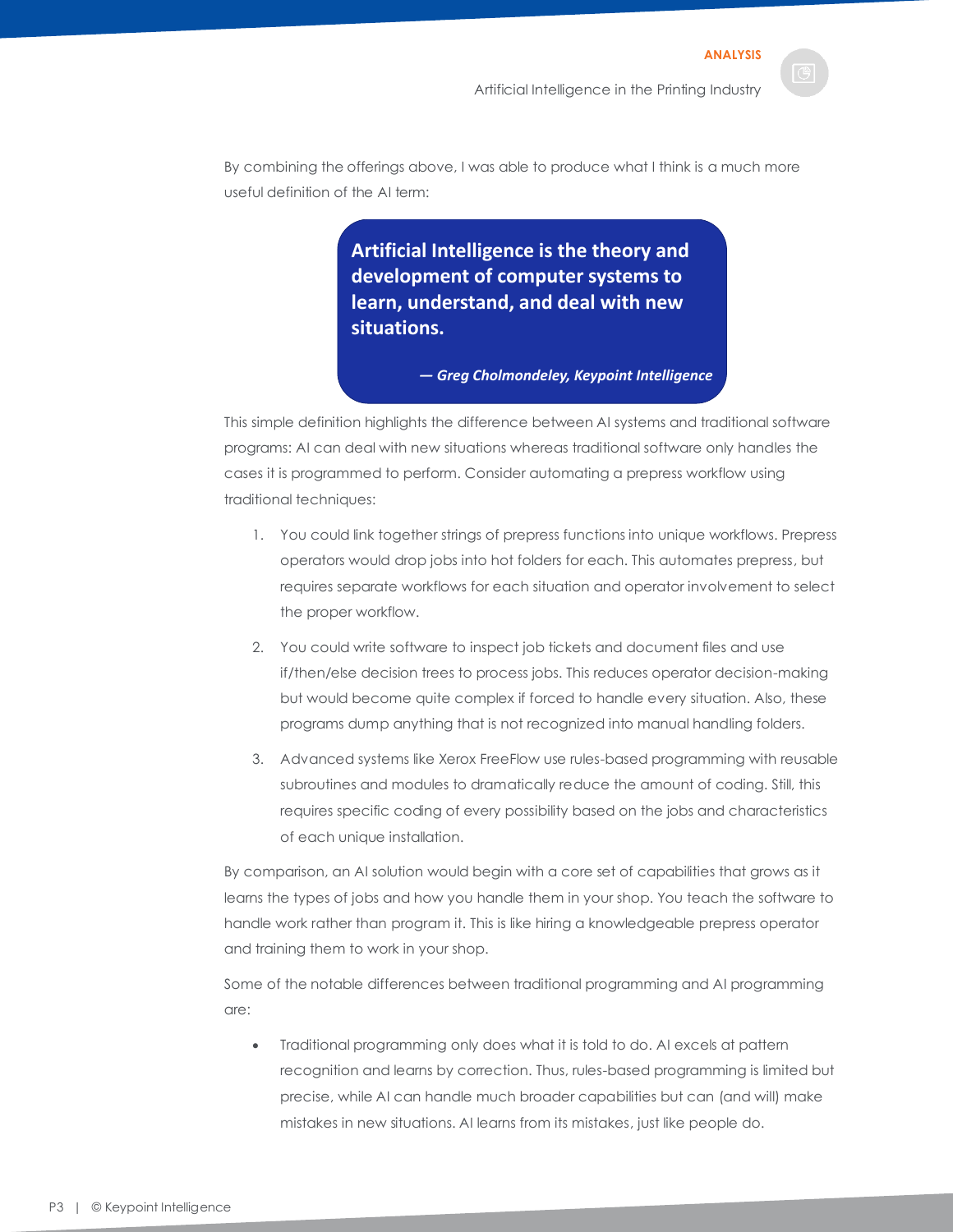**ANALYSIS**

• Traditional programming rapidly grows in programming size and complexity as the environmental complexity increases. Thus, it works well for applications with limited and well-defined possibilities. AI is designed to handle new and unexpected situations and more real-world applications where anything can happen.

# <span id="page-4-0"></span>**Current AI Applications in Production Printing**

While AI is gaining footholds in numerous segments, it's still in its infancy in production printing. That will change in the coming decade, but some vendors are already exploring the AI space.

#### <span id="page-4-1"></span>**Tilia Labs**

Tilia Labs' products are built on AI from the ground up. The system creates a digital twin of the entire factory that includes printing, post-press, die-making, and ad hoc processes. The AI uses this data describing the types and quantities of presses and finishers, their capabilities, and the media each supports to build models of how jobs can be produced. A brute-force approach to this problem would be impossibly complex for job mixes that can contain narrow format documents, rectangular and irregularly shaped labels and signage, and three-dimensional folding carton jobs.

Tilia Labs' system starts with offline learning to narrow the search possibilities based on job attributes. Its AI element then uses online learning to determine the best ways to imposition, gang, and batch those incoming jobs. The result is that, rather than relying upon a static template library, this AI-based system generates custom templates for repeat jobs, new jobs, and new combinations of jobs on the fly to get work out efficiently and on time. In addition, while customers typically use this AI solution for impositioning, the shop modeling and AI engine is a dynamic and configurable system integrated with shipping that could be used more broadly for planning and scheduling.

#### <span id="page-4-2"></span>**Topaz Labs**

Topaz Labs isn't precisely in the production printing space, but some printers and graphic artists do use it. The firm provides products for sharpening, denoising, and sharpening images and video. Printers regularly receive poor-quality or low-resolution images, so operators employ various filters and deconvolution plugins to manually sharpen images, minimize noise, and scale images. Selecting and applying these tools requires highly skilled staff yet often produces unsatisfactory results. The engineers at Topaz Labs trained an Artificial Neural Network with millions of blur-sharp image pairs to teach it how blurry or noisy images should appear when cleaned and sharpened. The AI system applies this understanding to new images to reconstruct the original image. The process isn't perfect (operators still need to use the appropriate tool and settings for each situation), but the process is greatly simplified and the results can be stunning. I could envision automated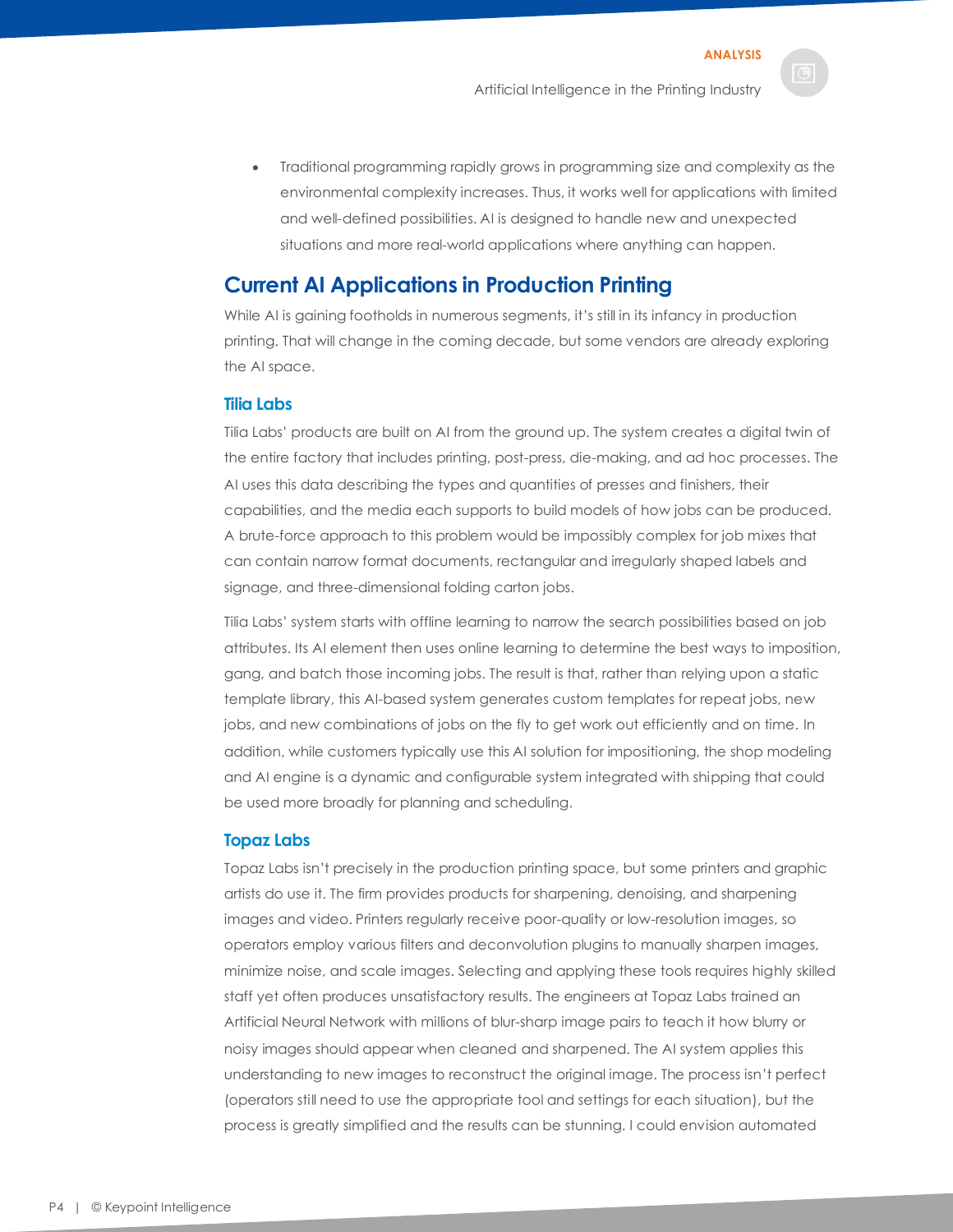preflighting software incorporating functionality like this to enhance most low-resolution images without requesting new images from clients.

#### <span id="page-5-0"></span>**Ricoh Pro Scanner**

The RICOH Pro Scanner Option, available for RICOH Pro VC60000 and standard on the RICOH Pro VC70000 continuous-feed inkjet platforms, incorporates AI and Machine Learning (ML). The system uses continuous real-time feedback to constantly learn and improve performance through analyzing digital data as well as the physical print samples. This capability enables print devices to automate common operator tasks, self-assess and make decisions about tasks like printhead cleaning, jet-out detection, ink density verification, and registration without operator intervention. Its optional intelligent pattern recognition capabilities can automatically check printed results against submitted files to identify, flag, and sometimes automatically correct issues. If desired, the printing process can be restarted unattended.

# <span id="page-5-1"></span>**Potential AI Applications in Production Printing**

The print production automation space is ripe with opportunities for leveraging AI. Here are a few thoughts:

#### <span id="page-5-2"></span>**Workflow Automation**

Complexity and setup are some of the biggest hindrances to the adoption of workflow automation. These systems can be labor-intensive when implementing and customizing to the unique operational needs of each commercial printer, in-plant, or converter. These systems can also require significant reprogramming and enhancements when new accounts, jobs, services, or equipment are added. AI is a perfect companion for this type of application in that it can learn and adapt to a shop's unique capabilities, jobs, and work processes instead of requiring explicit programming.

#### <span id="page-5-3"></span>**Error Correction**

Printers and in-plants will increasingly use AI systems to identify and correct low-resolution images, jet-outs, and other challenges. Commercial printers and in-plants will use AI to flag unexpected job ticketing issues such as unlikely quantities or plexing compared to similar or historical customer jobs. Color management systems will learn how frequently various presses require color quality verification and recalibration. These decisions will likely be based upon historical calibration data as well as learning the types of color-critical jobs a shop prefers to calibrate before running.

#### <span id="page-5-4"></span>**Job Onboarding**

Getting orders and job resources into a digital workflow is an essential first step in production automation. Even so, customers don't use web-to-print and e-commerce solutions as much as most would like. e-Commerce is, however, one of the fastest-growing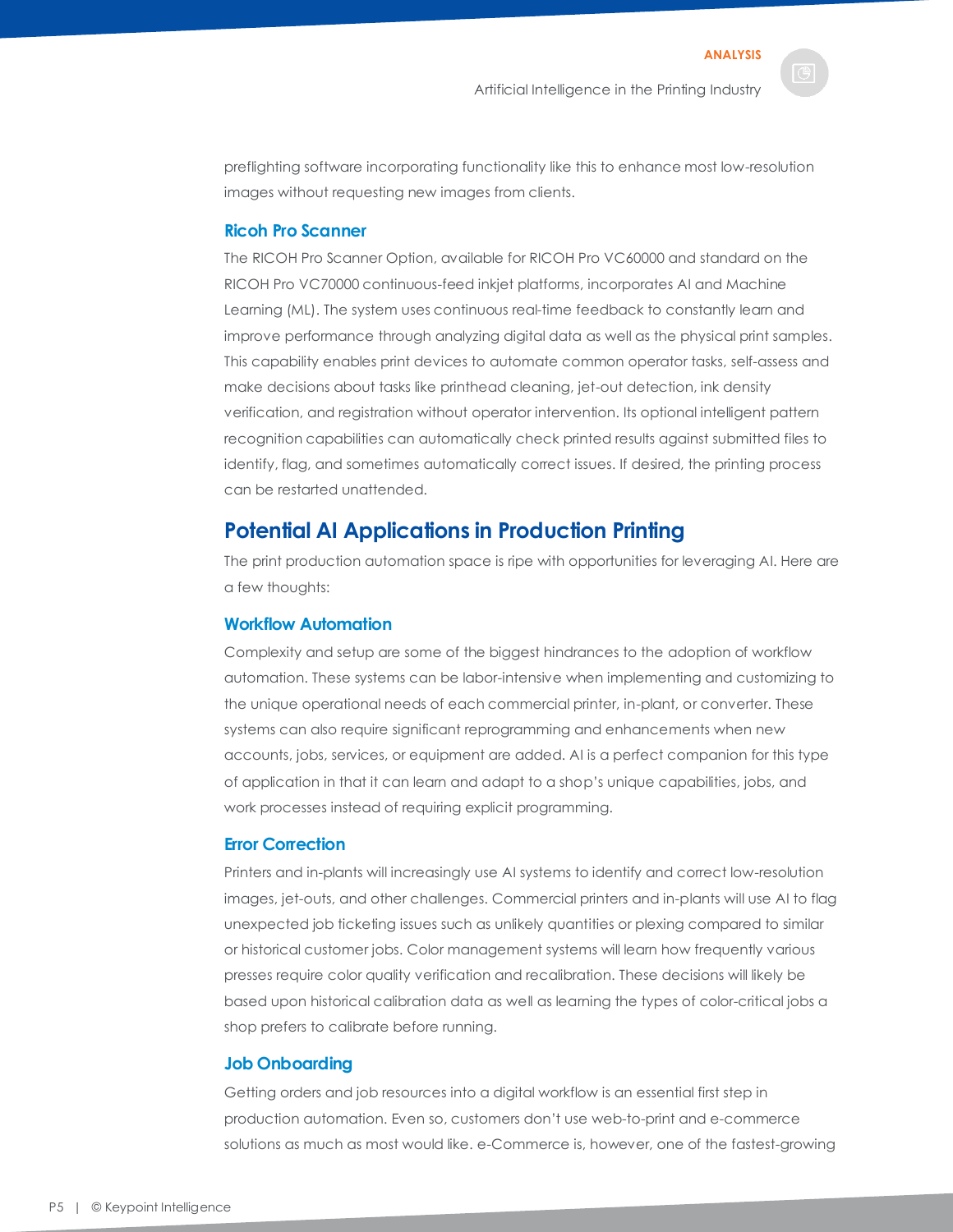Artificial Intelligence in the Printing Industry

AI applications, and it has applicability in commercial printing. AI bots could process email submissions from customers who prefer that submission method. Imagine an AI bot parsing an e-mail, creating a ticket based upon its contents and prior customer history, and sending an order confirmation e-mail back to the customer with a fully specified ticket and a link to a proof file for approval. All the customer would need to do would be to tweak any misunderstandings and approve the job. Or imagine an AI answering the phone, recognizing the customer's phone number, and saying, "Good morning, Jeff. I see that you have three jobs in our system. Do you want to know their status, or would you like to place a new order?" The AI-powered assistant could then use Natural Language Processing to take their order. Such an AI phone bot might seem overkill for most shops, but it could reduce hold times and CSR staffing requirements for shops with customers who prefer to place orders verbally.

#### <span id="page-6-0"></span>**Productivity Analysis**

AI has a massive opportunity in analyzing productivity, identifying issues, and suggesting areas to investigate or improve. Existing productivity and business intelligence solutions are already compiling and uploading vast amounts of printer data to the cloud. They offer customizable web dashboards to visualize volumes, productivity, and other metrics. While these can indicate opportunities for improvement, unearthing the root causes often involves extensive business understanding and lengthy investigation. AI systems excel at pattern recognition. AI productivity analysis systems could look at this big data to identify underperforming shifts, locations, or devices. It could learn the best practices of high performers and make improvement suggestions. And this isn't just about labor—such AI systems could quickly identify bottlenecks anywhere in the workflow.

#### <span id="page-6-1"></span>**Preventative Maintenance**

AI systems can leverage the same data captured and used for productivity analysis to predict maintenance issues. Maybe a press is starting to experience more jams than usual or requires increasingly frequent recalibration. AI could learn from data gleaned within a print shop or from anonymized data captured across the marketplace to predict issues and suggest preventative maintenance.

#### <span id="page-6-2"></span>**Planning and Scheduling**

Planning and scheduling systems are becoming incredibly complex. Future planning solutions will use AI to simplify this process.

#### <span id="page-6-3"></span>**Robotics**

Robotics can reduce unskilled labor costs, improve productivity, and reduce personal safety issues in situations where heavy lifting is required. Unloading printers and moving printed output to the correct bindery or staging area could significantly impact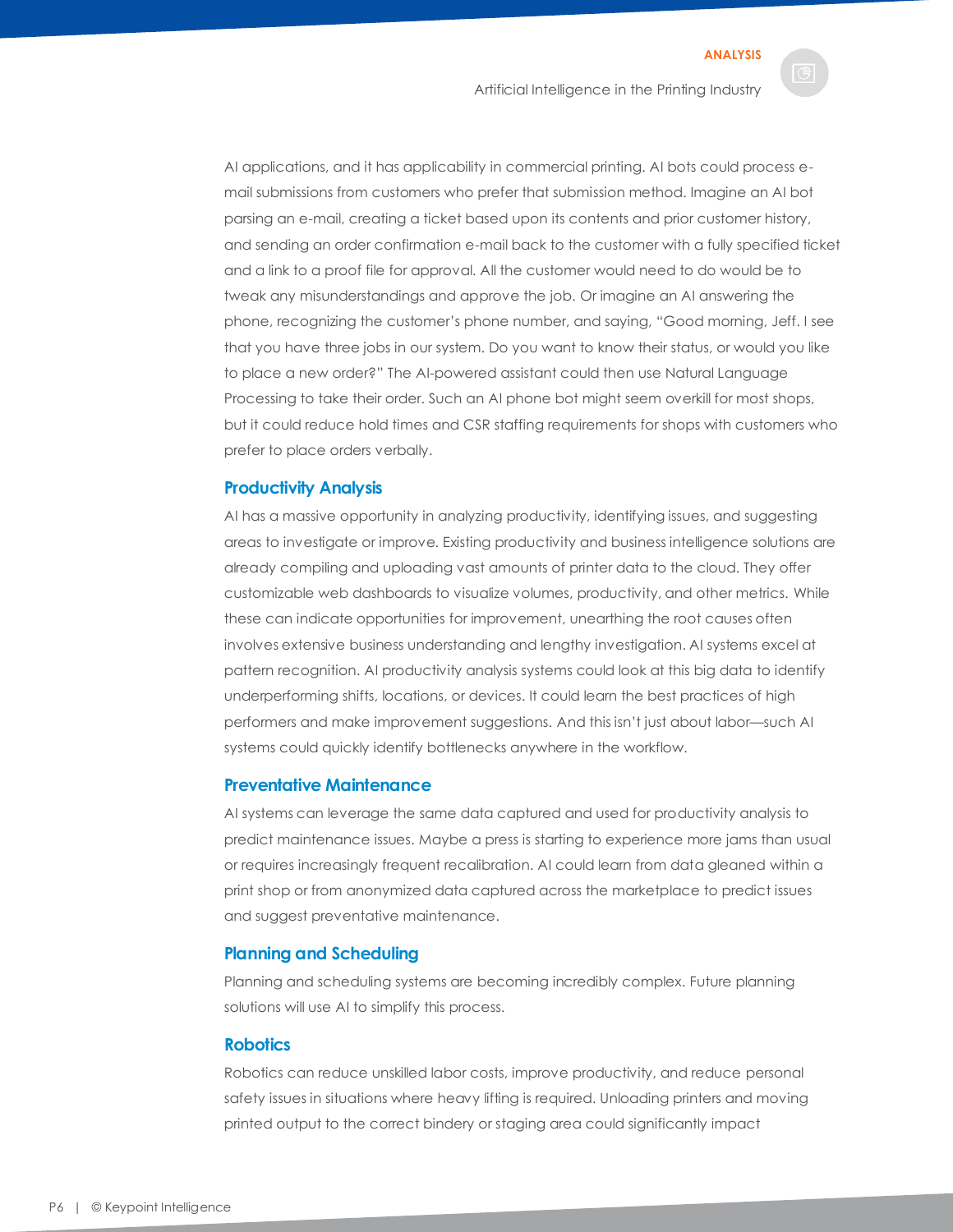productivity while eliminating the least desirable part of running a press. AI will be a necessary component of making a robotic system of this type work.

#### <span id="page-7-0"></span>**Direct Marketing**

Although many print service providers (PSPs) also offer marketing services, most find it challenging to set up campaigns, perform A/B testing, learn from past successes and failures, and apply that learning to new campaigns. Few PSPs complete all these steps, and many personalized direct marketing campaigns are therefore not as effective as they could be. AI systems linked to campaign management systems and response measurements will assist in fine-tuning direct marketing campaigns.

#### <span id="page-7-1"></span>**MIS and ERP**

MIS and ERP systems contain vast amounts of data that AI systems will use to retain customers, identify pricing or production issues, and make recommendations to improve business results.

## <span id="page-7-2"></span>**The Bottom Line: Advice to Printers and Vendors**

The key message is that while mainstream AI developers might not be specifically focusing on our industry, AI is coming to print production automation. Production printing has many areas that are well-suited for AI systems. Most of them are not as complex as applications like self-driving cars, fraud protection, personalized shopping, or healthcare advice. If you're a vendor in this space, begin investigating how your offerings could benefit from AI, and consider acquiring AI experts because they have a very different skill set than traditional programmers. If you're a print provider, start automating your systems and collecting your printer and MIS data. AI solutions require automated systems and data to work. Transitioning from a fully manual operation to an AI-automated one will be more complicated than simply adding intelligence to your automation.